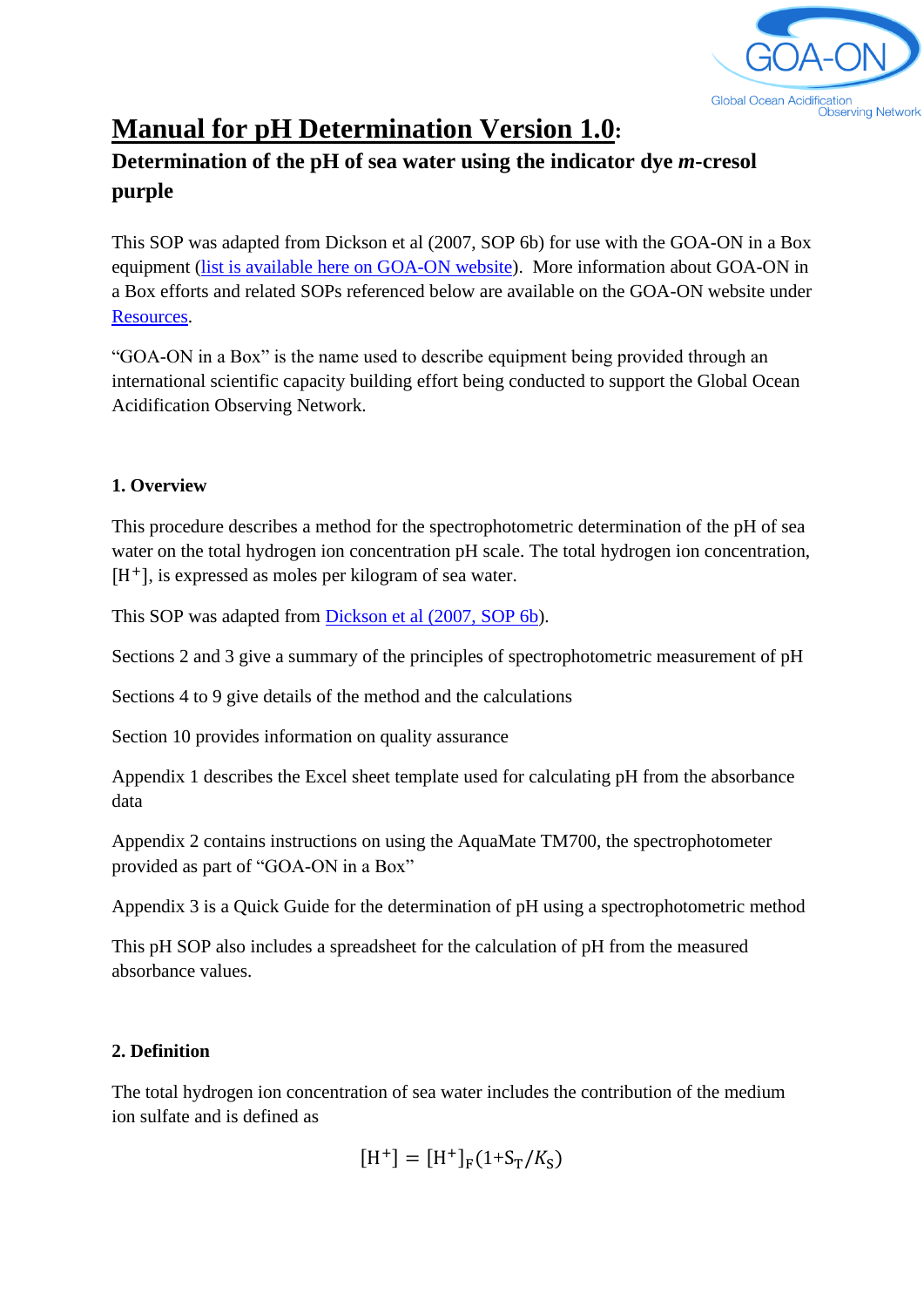

$$
\simeq \left[\mathrm{H}^+\right]_{\mathrm{F}} + \left[\mathrm{HSO}_4^-\right] \tag{1}
$$

where  $[H^+]_F$  is the *free* concentration of hydrogen ion in sea water,  $S_T$  is the total sulfate concentration ([HSO<sub>4</sub>] + [SO<sub>4</sub><sup>2</sup>-]) and  $K_S$  is the acid dissociation constant for HSO<sub>4</sub>. The pH is then defined as the negative of the base 10 logarithm of the hydrogen ion concentration:

$$
pH = -\log_{10}\left(\frac{[H^+]}{\text{mol kg-soln}^{-1}}\right). \tag{2}
$$

#### **3. Principle**

A full description of the method is given in Dickson et al (2007). This section gives a brief overview of the principle of the spectrophotometric method of determining pH in seawater.

The values of pH are determined by adding an indicator dye to sea water. For the

sulfonephthalein indicators such as *m*-cresol purple, the reaction of interest at seawater pH is the second dissociation

$$
HI^{-}(aq) = H^{+}(aq) + I^{2-}(aq)
$$
 (3)

where I represents the indicator dye, which is present at a low level when measuring a sea water sample. The total hydrogen ion concentration of the sample can then be determined:

$$
pH = pK(HI^{-}) + log_{10} \frac{[I^{2-}]}{[HI^{-}]}.
$$
\n(4)

The principle of this approach uses the fact that the different forms of the indicator have substantially different absorption spectra. Thus, the information contained in the composite spectrum can be used to estimate  $[I^{2-}]/[HI^{-}]$ .

At an individual wavelength, *λ*, the measured absorbance in a cell with a path length, *l*, is given by the Beer–Lambert law as

$$
\frac{A_{\lambda}}{l} = \varepsilon_{\lambda}(\mathbf{H}\mathbf{I}^{-})[\mathbf{H}\mathbf{I}^{-}] + \varepsilon_{\lambda}(\mathbf{I}^{2-})[\mathbf{I}^{2-}] + B_{\lambda} + e \tag{5}
$$

where  $B_{\lambda}$  corresponds to the background absorbance of the sample and e is an error term due to instrumental noise. Provided that the values of the extinction coefficients:  $\varepsilon_{\lambda}(\text{HI}^{-})$  and  $\varepsilon_1(HI^{2-})$  have been measured as a function of wavelength, absorbance measurements made at two or more wavelengths can be used to estimate the ratio  $[I^{2-}]/[HI^{-}]$ .

In the case that only two wavelengths are used, and provided that the background can be eliminated effectively by a subtractive procedure, (5) can be rearranged to give (assuming no instrumental error)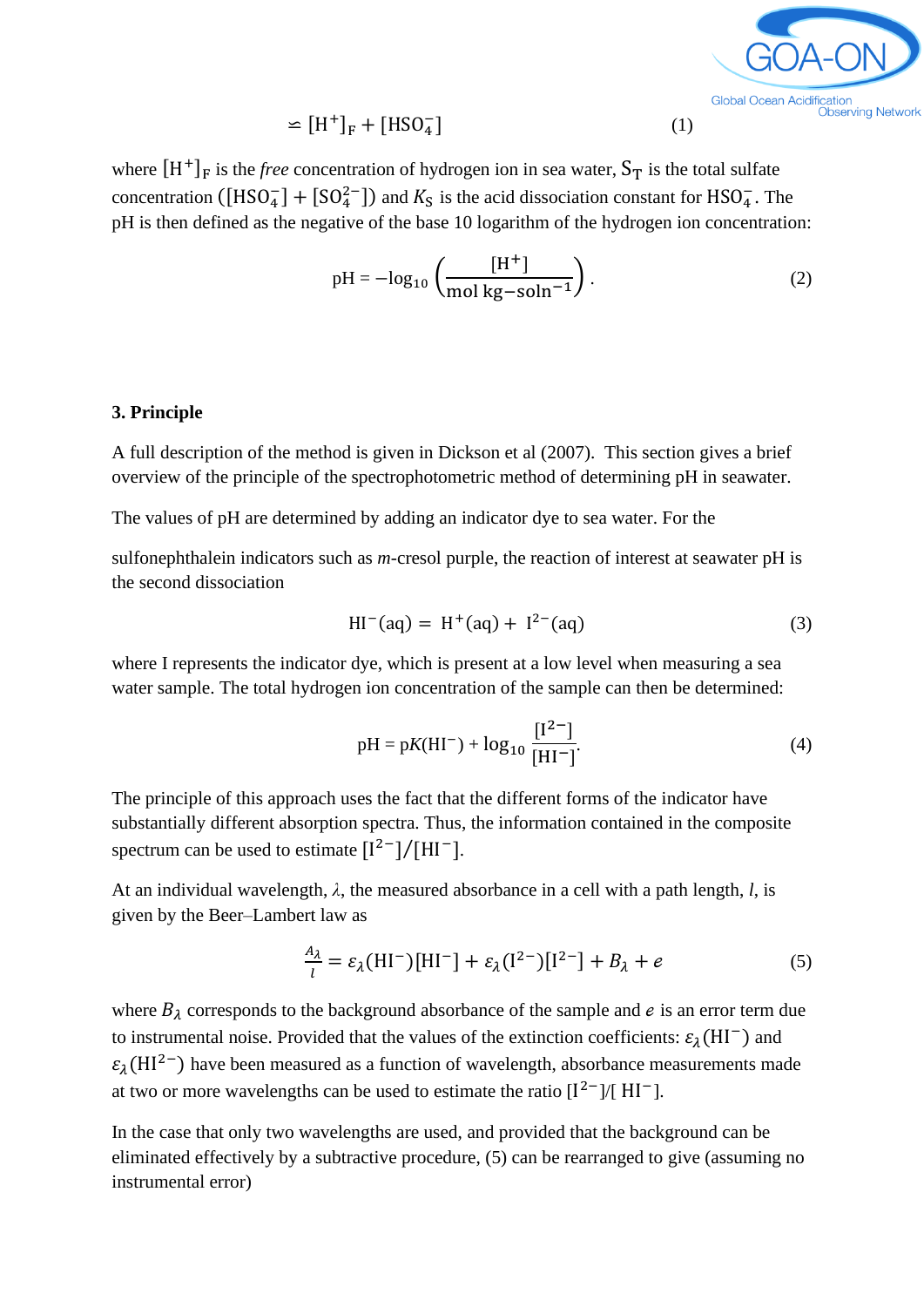

(6)

$$
\frac{[I^{2-}]}{[HI^-]} = \frac{A_1/A_2 - \varepsilon_1(H\Gamma^-)/\varepsilon_2(H\Gamma^-)}{\varepsilon_1(I^{2-})/\varepsilon_2(H\Gamma^-) - (A_1/A_2)\varepsilon_2(I^{2-})/\varepsilon_2(H\Gamma^-)}
$$

where the numbers 1 and 2 refer to the wavelengths chosen. For the best sensitivity, the wavelengths corresponding to the absorbance maxima of the base  $(I^{2-})$  and acid  $(HI^{-})$ forms, respectively, are used. The various terms ε are the extinction coefficients of the specified species at wavelengths 1 and 2, respectively

#### **4. Apparatus**

#### **4.1 Glass Pasteur pipette**

A glass Pasteur pipette is used to carefully and quickly transfer the sample from the newly opened sample bottle into the spectrophotometric cuvette.

#### **4.2 Spectrophotometric cuvettes**

The spectrophotometer provided in the GOA-ON kit uses a 1 cm wide cuvette (sometimes called a cell), with a volume of either 2.5 mL or 3.5 mL. Other cuvettes can also be used (refer to Table 1 below). Good quality quartz cuvettes are preferable, but plastic cuvettes are acceptable. These should be handled carefully, and discarded when scratched or discoloured.

#### **4.3 Micropipette**

A Gelman micropipette is used to add the dye to the cell. It should be of  $\sim 0.1$  mL capacity with a plastic tip.

#### **4.4 High-quality spectrophotometer**

For work of the highest sensitivity and precision, a double-beam spectrophotometer is desirable. However, good results can be obtained with a high quality single-beam instrument. A Thermo Scientific™ Orion™ AquaMate 7000 Vis spectrophotometer is provided with the GOA-ON Kit.

#### **4.5 Temperature-control system for spectrophotometer**

The spectrophotometer temperature should be regulated to within 0.1°C. If this is not possible, then the temperature should be stable, and measured to within 0.1°C. Refer to Section 7.1

#### **4.6 System to warm/cool samples to measurement temperature**

The sample temperature should be regulated to within 0.1°C. If this is not possible, then the temperature should be stable, and measured to within 0.1°C. Refer to Section 7.1

#### **5. Reagents**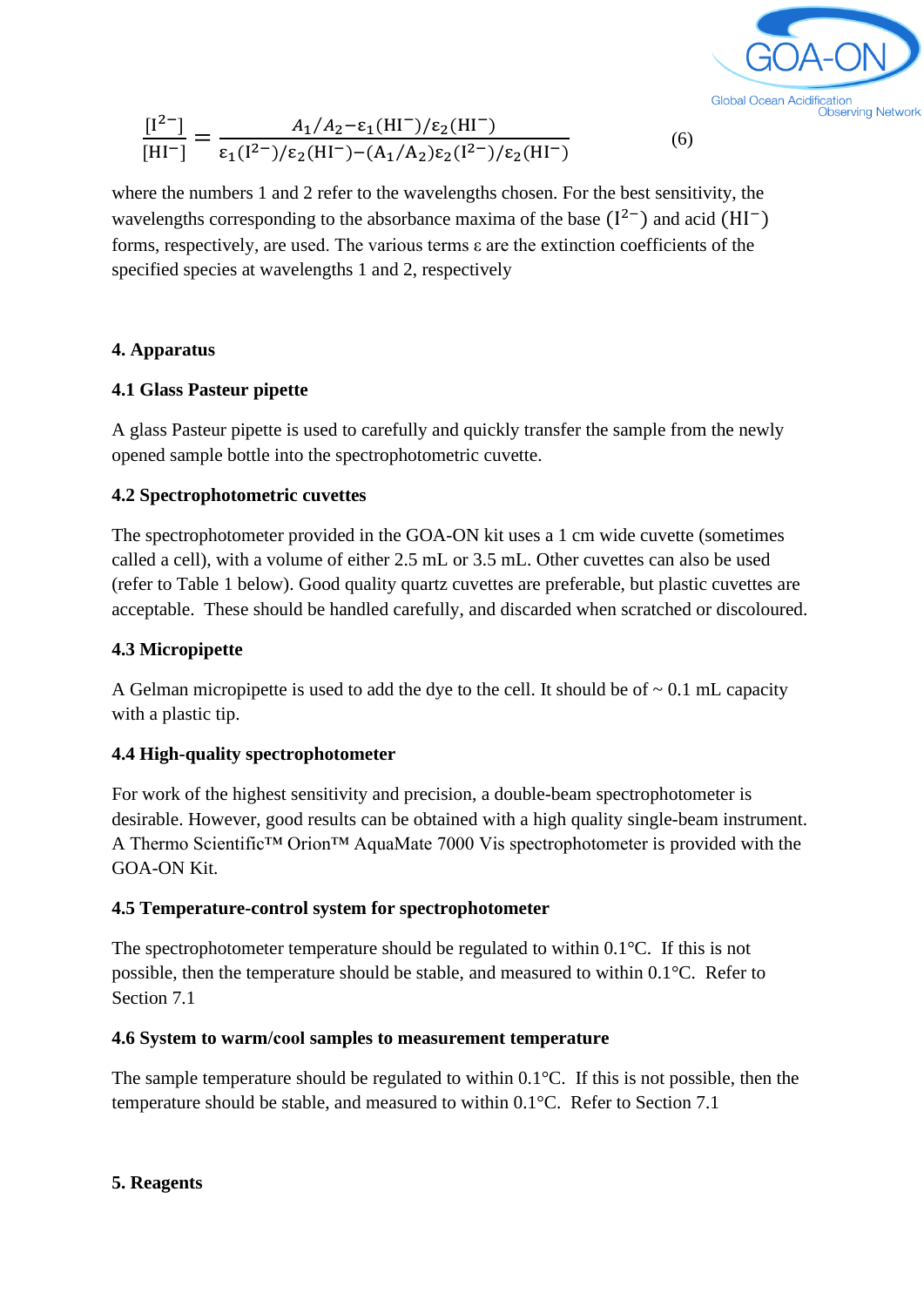

#### **5.1 Solution of** *m***-cresol purple (see pH Dye SOP)**

A 2 mmol L<sup>-1</sup> solution of m-cresol purple dye adjusted to be in the range  $7.9 \pm 0.1$  pH units, which is chosen to be similar to the sample pH, is required. The dye solution is made in a sodium chloride matrix so that the ionic strength is similar that of seawater. The procedure for making the dye is given in the pH Dye SOP.

#### **6. Sampling and sample preservation**

Measurements of pH can be performed within 6 hours of sampling, or pH samples can be preserved with mercuric chloride and brought back to the lab for analysis. Take the water sample using the Water Sampling SOP, ensuring that there is minimal gas exchange while sampling.

#### **7. Procedure for measuring pH**

The pH measurement should be made first, before measuring alkalinity. Open the sample bottle immediately before making the measurement.

#### **7.1 Warm/Cool temperature of sample to 25.0°C (± 0.1°C), or to lab temperature**

This is done by placing the sample bottles in a thermostated compartment or waterbath for a few hours. If this is not practical, then leave the samples, the cuvettes and the dye at lab temperature for a few hours. Record the temperature of the sample at the time of measurement.

#### **7.2 Measure absorbances for the cell + sea water**

Fill the cuvette by quickly and carefully transferring sample from the sample bottle to the cuvette using a Pasteur pipette.

Clean and dry the exterior of the cuvette, being careful not to smudge the optical surface; place the cuvette in the sample compartment of the spectrophotometer. Be sure to align the cuvette so that the optical surfaces are in the light path. If using the AquaMate<sup>TM</sup> 7000 spectrophotometer provided with the GOA-ON Kit, then ensure that the sample holder is aligned so that the sample is in the light path.

Measure and record the absorbances at three wavelengths: 730 nm, 578 nm, and 434 nm. These correspond to a non-absorbing wavelength (730 nm for *m*-cresol purple) and the wavelengths corresponding to the absorption maxima of the base  $(I^{2-})$  and acid  $(HI^{-})$ forms of the dye respectively (578 and 434 nm).

#### **Programming the AquaMate™ 7000**

Refer to Appendix 2.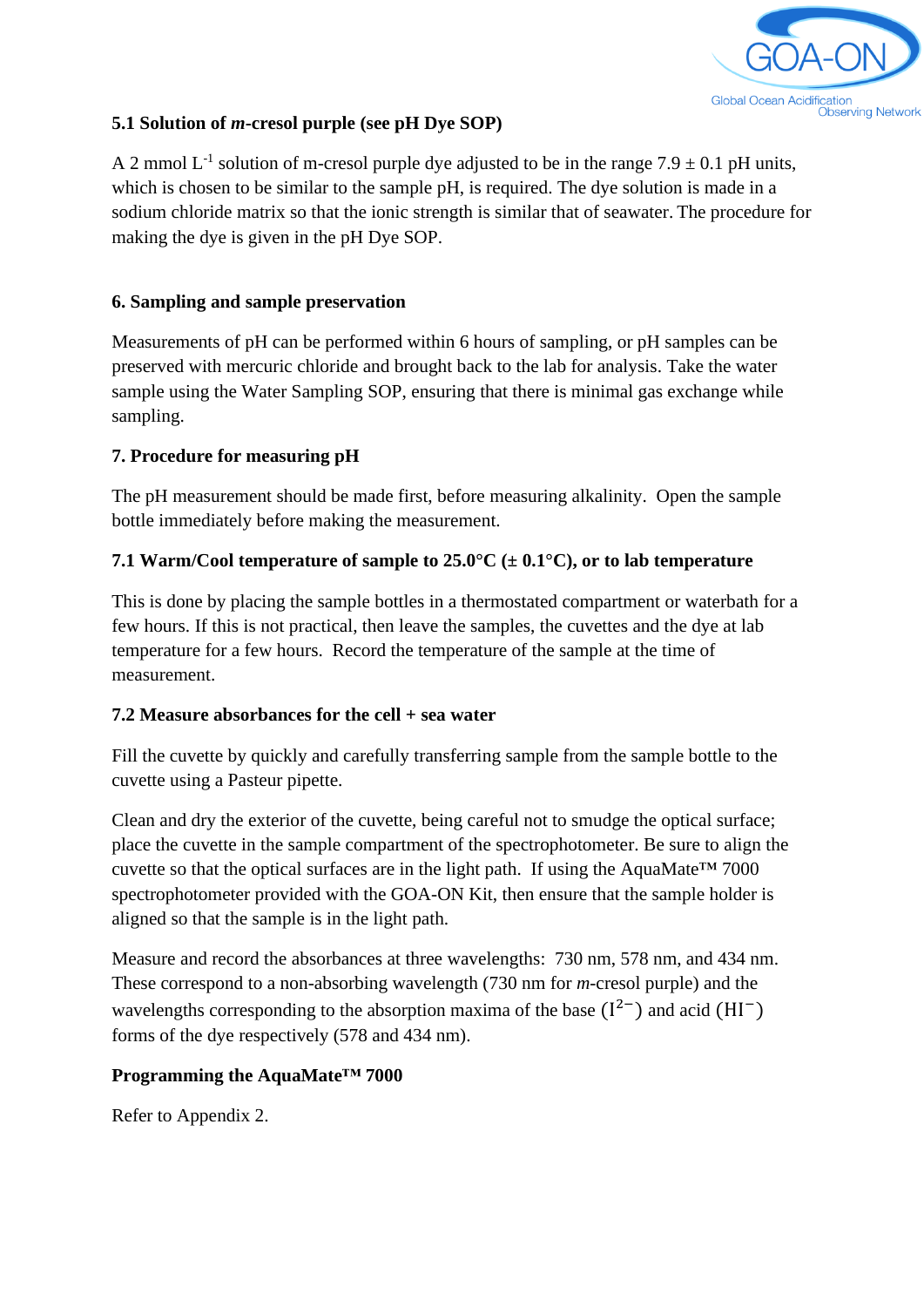

#### **7.3 Inject dye into cell**

Remove the cuvette from the spectrophotometer. Add the appropriate volume of of dye solution ( $\sim$ 2 mmol L<sup>-1</sup>) to the sample using the micropipette, check Table 1 for the volume of dye to add for the cuvette that you are using. Replace the cap (if used) and gently shake the cell to mix the sea water and dye. This amount of dye should produce absorbance values of between 0.4 and 1.0 at each of the two absorbance peaks. Adjust the amount of dye if necessary.

Table 1.

| Cuvette volume / mL | Path length of cuvette | Volume of dye solution to<br>add $/\mu L$ |  |  |  |
|---------------------|------------------------|-------------------------------------------|--|--|--|
| 1.5                 | 1 cm                   | 24                                        |  |  |  |
| $\overline{2.5}$    | 1 cm                   | 40                                        |  |  |  |
| $\overline{3.5}$    | 1 cm                   | 56                                        |  |  |  |
| $\overline{4.5}$    | 1 cm                   | 72                                        |  |  |  |

#### **7.4 Measure absorbances of cell + sea water + dye**

Return the cuvette to the spectrophotometer and again measure the absorbances at the three wavelengths: 730 nm, 578 nm, and 434 nm. Be sure to position the cuvette in the same way as for the baseline measurement (Section 7.2).

Note: The difference between the baseline absorbance (sea water sample only) and the absorbance of the sample + dye at 730 nm should be no greater than  $\pm$  0.001 to  $\pm$ 0.003; if this value is exceeded, the cell should be removed and the optical windows cleaned before the absorbances are measured again.

#### **7.5 Measure the temperature of the sample**

Measure the temperature of the sample to  $\pm$  0.1°C.

#### **7.6 Dispose of the sample waste**

The spent sample in the cuvette must be disposed of appropriately as it contains mercuric chloride. Refer to the Hg Processing SOP for details.

The remaining sample can be used for alkalinity analysis. Seal the bottle until needed.

#### **8. Calculation and expression of results**

#### **8.1 Correction of measured absorbances**

The measured sample absorbances need to be corrected for the background absorbance (without dye), and for any baseline shift (using the absorbance at 730 nm). This can be done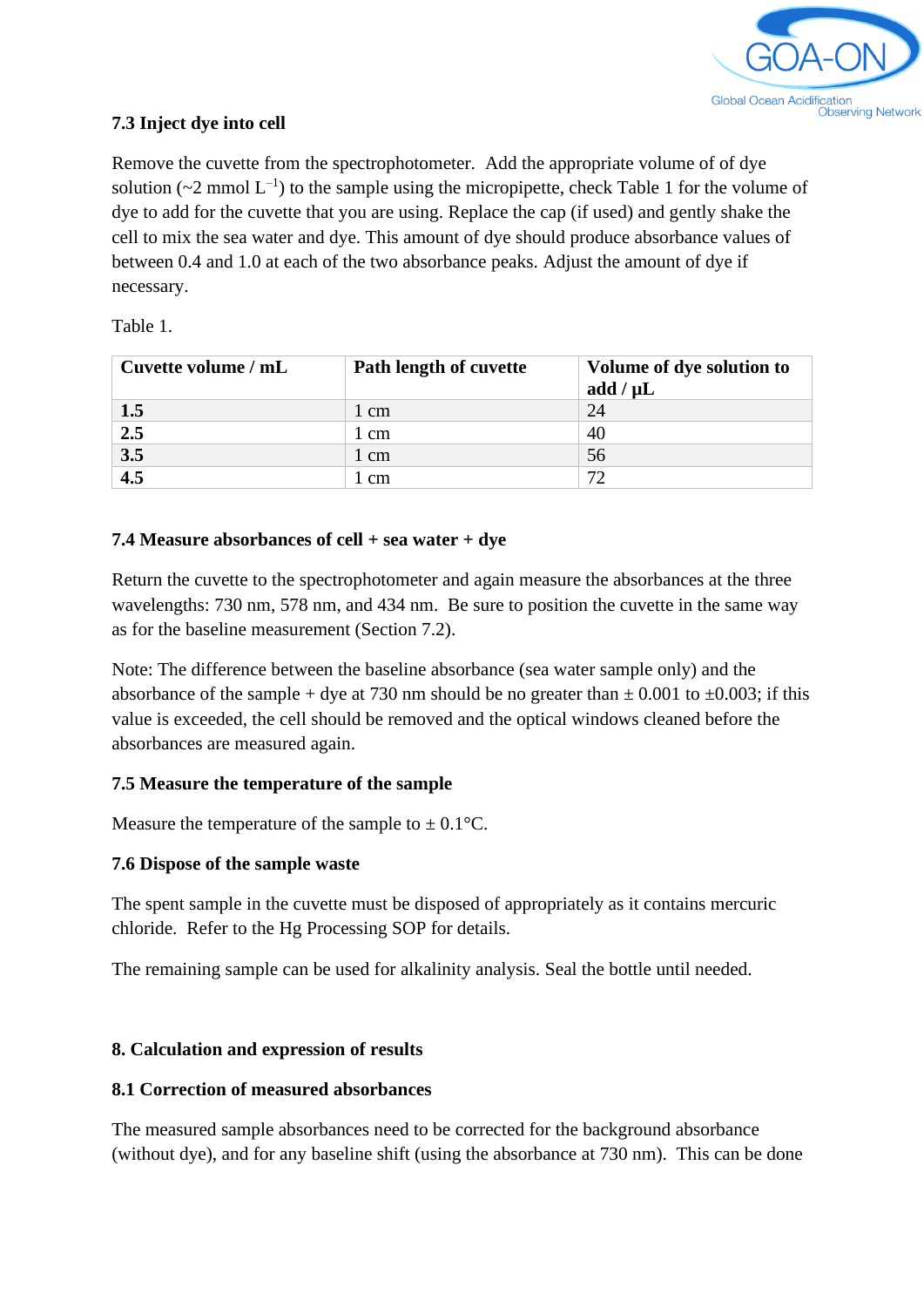

using the spreadsheet calculation (pH SOP spreadsheet and Appendix 1), or using the function on the AquaMate™ 7000 (Section 7.2).

The method is described here, for completeness:

At each of the three wavelengths, subtract the absorbances measured for the background measurement (without dye) from the corresponding absorbances measured for the system containing dye. In addition, the absorbance measured at a non-absorbing wavelength is used to monitor and correct for any baseline shift due to error in repositioning the cell, instrumental shifts, *etc*. This assumes that the magnitude of any observed baseline shift is identical across the visible spectrum. To do this, subtract the measured shift from the background-corrected absorbances at wavelengths 1 and 2 to obtain the final corrected absorbance value at each wavelength.

These final absorbance values, corrected for background absorbances and any observed baseline shifts, are used to calculate  $A_1/A_2$ , the absorbance ratio which describes the extent of protonation of the dye.

To summarise:

 $A_{1b}$  = absorbance at 578 nm, seawater only  $A_{1s}$  = absorbance at 578 nm, seawater + dye  $A_{1c} = A_{1s} - A_{1b}$ 

 $A_{2b}$  = absorbance at 434 nm, seawater only  $A_{2s}$  = absorbance at 434 nm, seawater + dye  $A_{2c} = A_{2s} - A_{2b}$ 

 $A_{3b}$  = absorbance at 730 nm, seawater only  $A_{3s}$  = absorbance at 730 nm, seawater + dye  $A_{3c} = A_{3s} - A_{3b}$ 

 $A_1 = A_{1c} - A_{3c}$  $A_2 = A_{2c} - A_{3c}$ 

#### **8.2 Calculation of the pH of the sea water + dye**

This calculation is included in the Spreadsheet Appendix 1 and pH SOP spreadsheet. A description of the formula used is given here for completeness.

The pH of the sea water and dye in the cell is computed from

$$
pH = pK_2 + log_{10} \frac{A_1/A_2 - \varepsilon_1(H\Gamma)/\varepsilon_2(H\Gamma)}{\varepsilon_1(I^2^-)/\varepsilon_2(H\Gamma) - (A_1/A_2)\varepsilon_2(I^2^-)/\varepsilon_2(H\Gamma)}
$$
(7)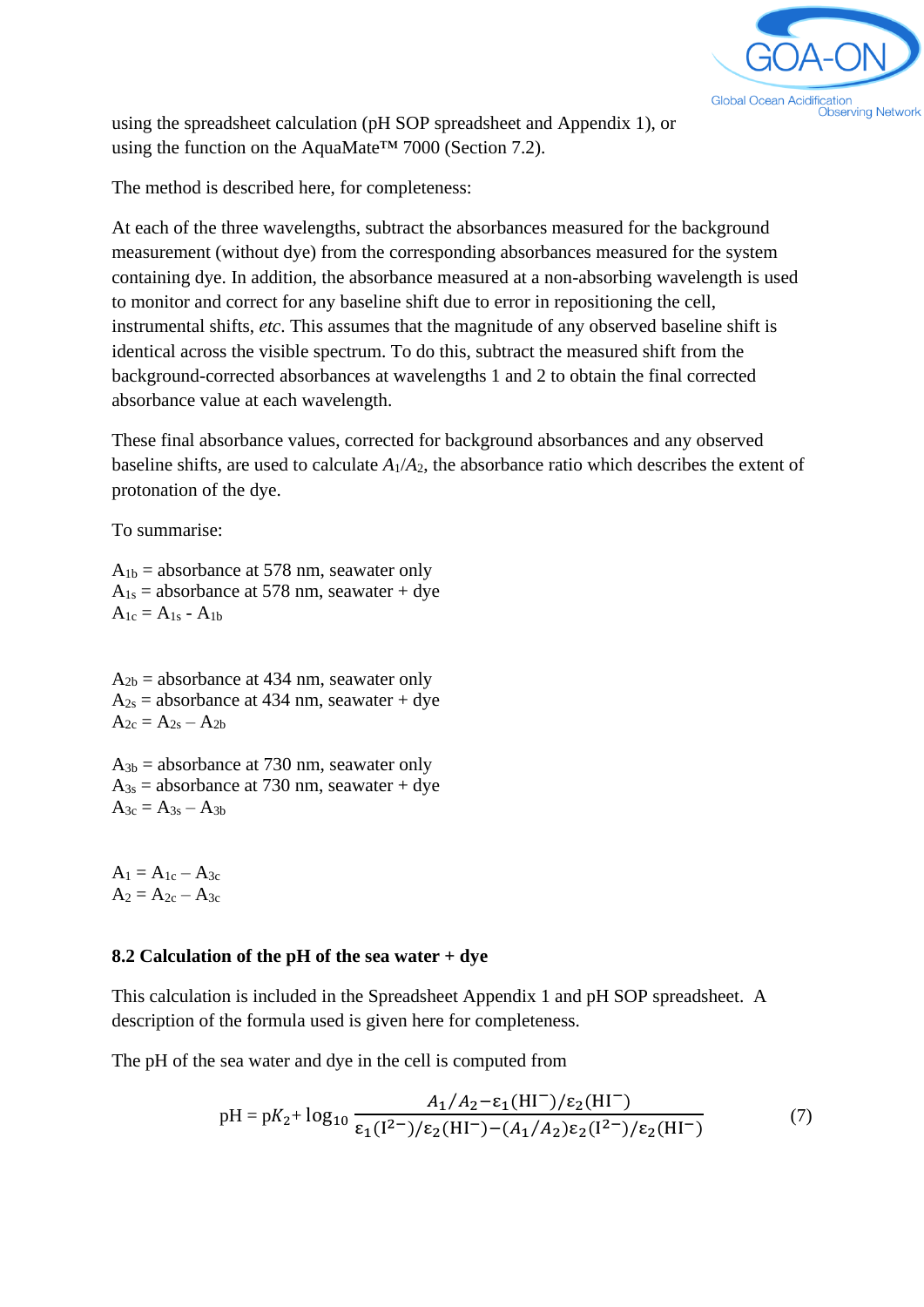

where  $pK_2$  is the acid dissociation constant for the species HI<sup>-</sup> (expressed on the total hydrogen ion concentration scale in mol  $kg$ -soln<sup>-1</sup>), and  $A_1$  and  $A_2$  are the corrected absorbances measured at the wavelengths corresponding to the absorbance maxima of the base and acid forms, respectively. The various extinction coefficient terms ε correspond to values measured for the specified species at wavelengths 1 and 2, respectively (Table 2).

**Table 2** Extinction coefficient ratios for *m*-cresol purple.

| $\epsilon_1(HI^-)/\epsilon_2(HI^-)$   | 0.00691 |
|---------------------------------------|---------|
| $\epsilon_1(I^{2-})/\epsilon_2(HI^-)$ | 2.2220  |
| $\epsilon_2(I^{2-})/\epsilon_2(HI^-)$ | 0.1331  |

 $\lambda_1$  = 578 nm;  $\lambda_2$  = 434 nm.

The equilibrium constant  $K_2$  is a function of salinity and temperature and has been determined by careful laboratory measurements<sup>3</sup>. For *m*-cresol purple,

$$
pK_2 = \frac{1245.69}{(T/K)} + 3.8275 + 0.00211(35 - S)
$$
 (8)

where  $293 \le T/K \le 303$  and  $30 \le S \le 37$ .

**Note**: Although DelValls and Dickson (1998) have suggested that this pK\_2 may be in error because of an error in calibrating TRIS buffer, it seems that there may be a compensating error that largely mitigates the proposed correction. The pK\_2 given here is that from Clayton and Byrne (1993).

#### **8.3 Correction for pH change resulting from addition of the dye**

The addition of indicator dye to the sea water sample will perturb the pH (another acid–base system has been added!). Although care is taken to minimize this (by adjusting the dye solution pH), it is desirable to correct for the addition of dye to obtain the best pH measurements. The perturbation of the pH by the dye addition is about 0.003 pH units.

The procedure is not included here, however details are available in SOP6b in [Dickson et al](https://cdiac.ess-dive.lbl.gov/ftp/oceans/Handbook_2007/Guide_all_in_one.pdf)  [\(2007\).](https://cdiac.ess-dive.lbl.gov/ftp/oceans/Handbook_2007/Guide_all_in_one.pdf)

#### **8.4 Correction for dye impurities**

For the best measurements, purified dye is required, as commercially available dye contains impurities. The effect of this, and corrections for some brands of dye are given in Douglas and Byrne (2017). The effect of dye impurity is not included here.

#### **9. Example calculation for pH from spectrophotometer absorbance**

$$
t=25^{\circ}C,
$$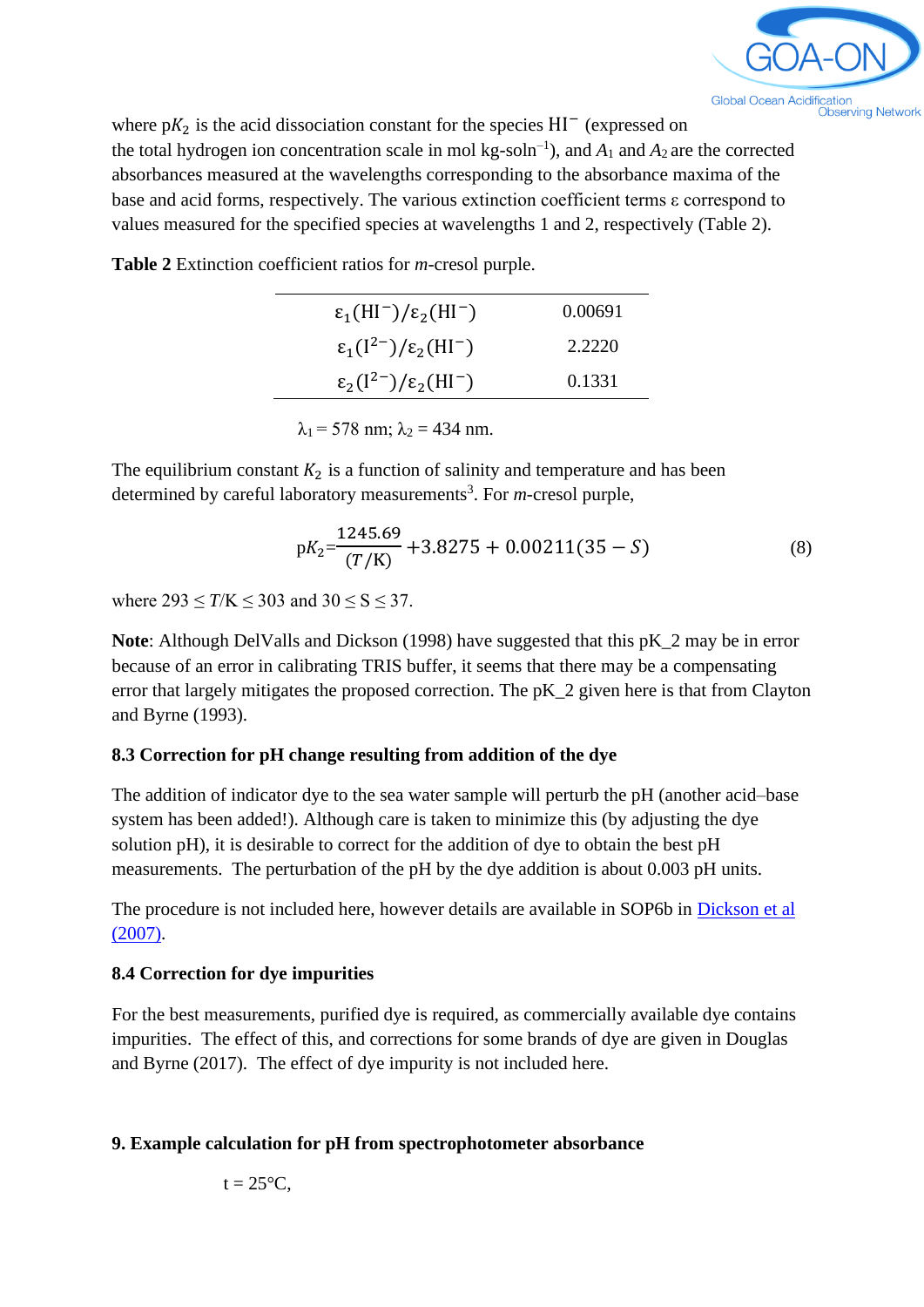

 $S = 35$ ,

 $pK_2 = 8.0056$ ,

*Measured absorbances:*

Sea water (*sw*):  $A_{434} = 0.02433$ ;  $A_{578} = 0.01936$ ;  $A_{730} = 0.08365$ Dye + sea water (*swd*):  $A_{434} = 0.45123$ ;  $A_{578} = 0.84574$ ;  $A_{730} = 0.08298$ 

After addition of dye,

$$
A_1/A_2 = \frac{(A_{587swd} - A_{587sw}) - (A_{730swd} - A_{730sw})}{(A_{434swd} - A_{434sw}) - (A_{730swd} - A_{730sw})}
$$
  

$$
A_1/A_2 = \frac{(0.84574 - 0.01936) - (0.08298 - 0.08365)}{(0.45123 - 0.02433) - (0.08298 - 0.08365)} = 1.93430.
$$

and thus

$$
pH = 8.0056 + log_{10} \left( \frac{1.93430 - 0.00691}{2.2220 - 1.94705 \times 0.1331} \right) = 7.997.
$$

**Note:** if the dye correction is calculated the resulting pH is 8.001

#### **10. Quality assurance**

It is good practice to regularly and frequently assess the quality of the pH measurement system. The measurement uncertainty can be determined by analyzing Tris buffer (refer to Buffer SOP) and by collecting and analyzing duplicate samples (refer to Data QC SOP).

The use of property and range control charts is fully described in SOP 22 of [Dickson et al](https://cdiac.ess-dive.lbl.gov/ftp/oceans/Handbook_2007/Guide_all_in_one.pdf)  [\(2007\),](https://cdiac.ess-dive.lbl.gov/ftp/oceans/Handbook_2007/Guide_all_in_one.pdf) and the statistical techniques used in the quality assessment are described in SOP 23 of Dickson et al (2007).

The spectrophotometric performance of the instrument used can be confirmed using reference materials that are available from the U.S. National Institute for Standards and Technology (NIST). SRM 2034 is a holmium oxide solution in a sealed cuvette that allows the wavelength accuracy of the spectrophotometer to be determined; SRM 930d is a set of absorbance filters that allows the absorbance measurement accuracy to be verified. Property control charts of these measurements should be maintained, and the spectrophotometer adjusted if it goes out of tolerance. (Nevertheless, the procedure detailed here is fairly insensitive to minor changes in spectrophotometer performance.)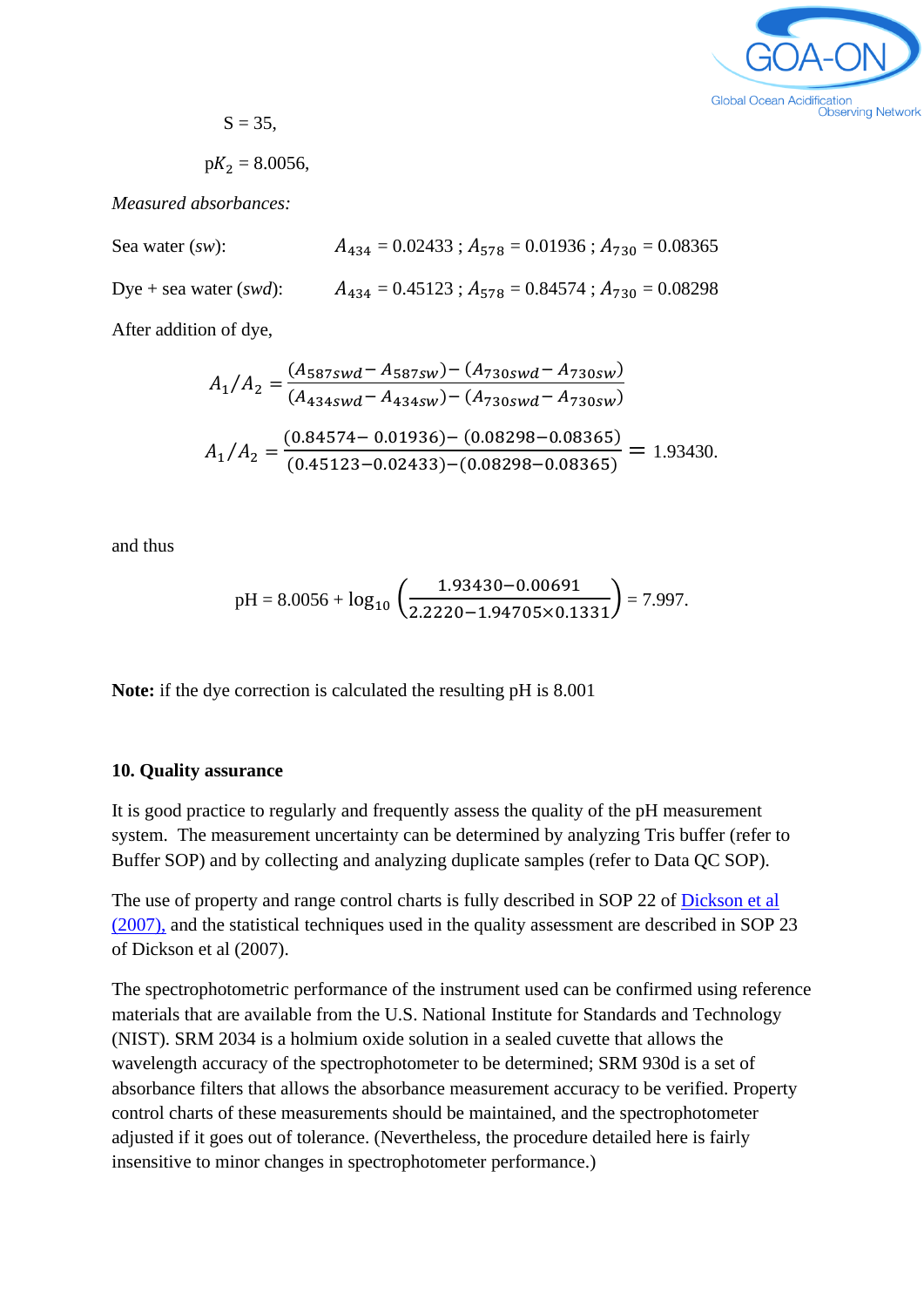

A more important concern is that the spectrometer must have a high stability.

This can be confirmed by making a series of repeated measurements on a system of constant absorbance (e.g., SRM 930d or a thermostated buffer solution containing indicator dye) and computing the standard deviation at the wavelengths of interest.

#### **11. Bibliography**

Byrne, R.H. and Breland, J.A. 1989. High precision multiwavelength pH determinations in seawater using cresol red. *Deep-Sea Res*. **36**: 803–810.

Byrne, R.H., Robert-Baldo, G., Thompson, S.W. and Chen, C.T.A. 1988. Seawater pH measurements: an at-sea comparison of spectrophotometric and potentiometric methods. *Deep-Sea Res*. **35**: 1405–1410.

Clayton, T.D. and Byrne, R.H. 1993. Spectrophotometric seawater pH measurements: total hydrogen ion concentration scale calibration of *m*-cresol purple and at-sea results. *Deep-Sea Res*. **40**: 2115–2129.

DelValls, T.A. and Dickson, A.G. 1998. The pH of buffers based on 2-amino-2 hydroxymethyl-1,3-propanediol ('tris') in synthetic sea water. *Deep-Sea Res*. **45**: 1541–1554.

Dickson, A.G. 1993. The measurement of sea water pH. *Marine Chem*. **44**: 131–142.

Dickson, A.G., Sabine, C.L. and Christian, J.R. (Eds.) 2007. Guide to best practices for ocean CO<sup>2</sup> measurements. PICES Special Publication 3, 191 pp.

available from: http://www.ioccp.org/index.php/documents/standards-and-methods/2-uncategorised/263-guide-to-bestpractices-for-ocean-co2-measurements

Douglas, N.K., Byrne, R.H., 2017. Achieving accurate spectrophotometric pH measurements using unpurified meta-cresol purple. *Marine Chem.*, **190**, 66-72.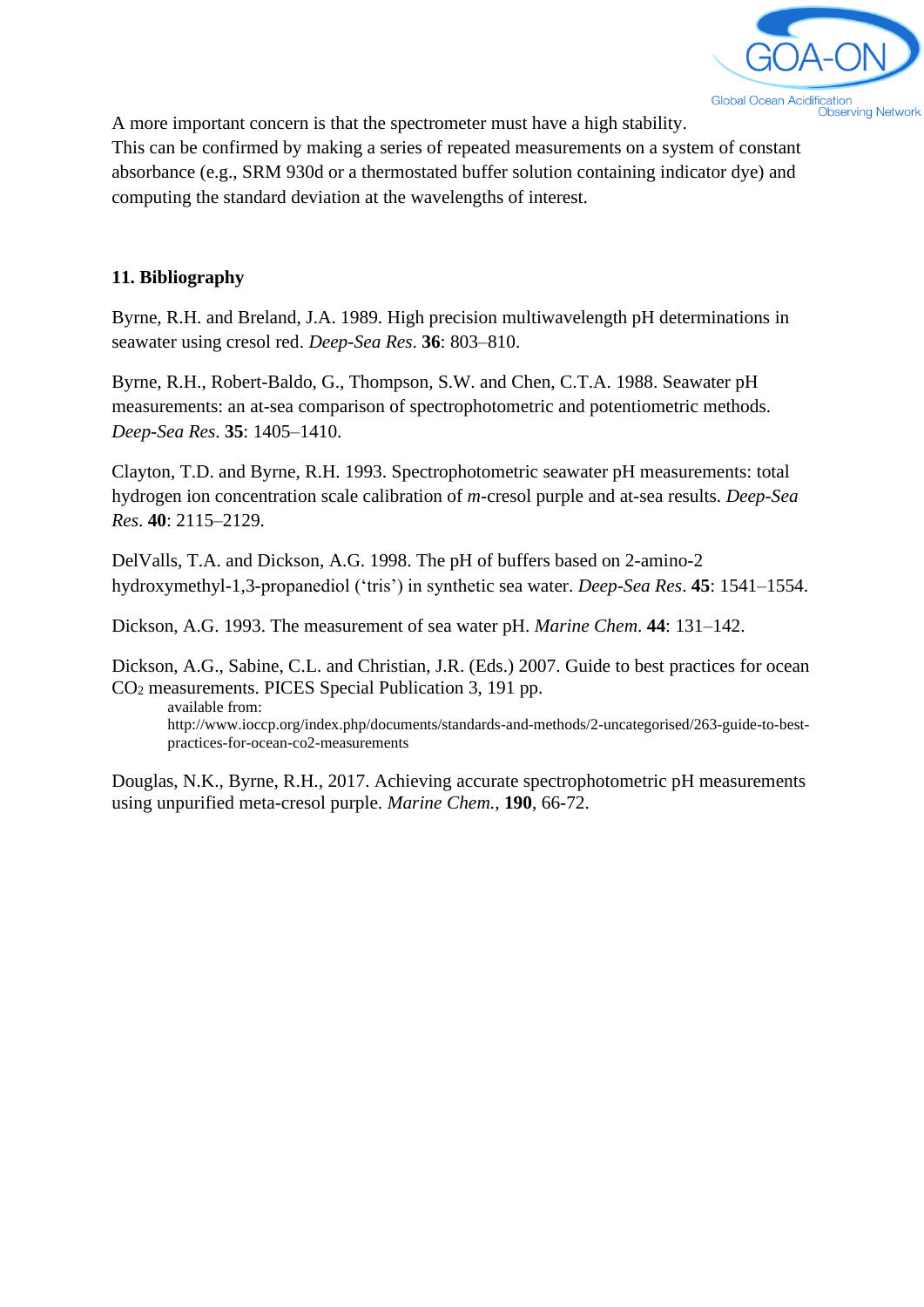

# **Appendix 1**

# Excel sheet for calculation of pH, for use with the [Spreadsheet for pH Determination](http://www.goa-on.org/documents/kits/ph_determination_spreadsheet.xlsx)

|                                                      |                                                               |                    |                                                                |                                 |                                 |                                 |                                                                                                                                               | $= 273.15 + C2$ |                          |        |                                                 | $=(1245.69/K2)+3.8275+0.002111*(35-B2)$          |                                                        |          |                       |             |
|------------------------------------------------------|---------------------------------------------------------------|--------------------|----------------------------------------------------------------|---------------------------------|---------------------------------|---------------------------------|-----------------------------------------------------------------------------------------------------------------------------------------------|-----------------|--------------------------|--------|-------------------------------------------------|--------------------------------------------------|--------------------------------------------------------|----------|-----------------------|-------------|
| A                                                    | $\bf{B}$                                                      | $\mathcal{C}$      | D                                                              | E                               | F                               | G                               | H                                                                                                                                             |                 |                          |        |                                                 | M                                                | N                                                      |          | $\mathbf{P}$          |             |
|                                                      |                                                               |                    |                                                                | Absorbance of seawater only     |                                 |                                 | Absorbance of seawater + dye<br>$\left  A_{730,\text{ sw+dye}} \right  A_{578,\text{ sw+dye}} \left  A_{434,\text{ sw+dye}} \right $ Temp / K |                 | <b>Calculated Values</b> |        |                                                 |                                                  |                                                        |          |                       |             |
| Sample                                               | <b>Salinity</b><br>35                                         | 25.0               | Temp / $^{\circ}$ C Dye vol / mL<br>0.08                       | $A_{730. \text{sw}}$<br>0.08365 | $A_{578, \text{sw}}$<br>0.01936 | A <sub>434, sw</sub><br>0.02433 | 0.08298                                                                                                                                       | 0.84574         | 0.45123                  | 298.15 | $\epsilon_{1(HL)/} \epsilon_{2(HL)}$<br>0.00691 | $\epsilon_{1(12-1)}/\epsilon_{2(11-1)}$<br>2.222 | $\mathcal{E}_{2(12-1)}/\mathcal{E}_{2(H1-)}$<br>0.1331 | $pK_{2}$ | $A_1/A_2$<br>1.934303 | pH<br>7.997 |
| Example                                              |                                                               |                    |                                                                |                                 |                                 |                                 |                                                                                                                                               |                 |                          |        |                                                 |                                                  |                                                        | 8.0056   |                       |             |
|                                                      |                                                               |                    |                                                                |                                 |                                 |                                 |                                                                                                                                               |                 |                          |        |                                                 |                                                  |                                                        |          |                       |             |
|                                                      |                                                               |                    |                                                                |                                 |                                 |                                 |                                                                                                                                               |                 |                          |        |                                                 |                                                  |                                                        |          |                       |             |
| <b>Measured values</b>                               |                                                               |                    |                                                                |                                 |                                 |                                 |                                                                                                                                               |                 |                          |        |                                                 |                                                  |                                                        |          |                       |             |
| <b>Salinity</b>                                      |                                                               | salinity of sample |                                                                |                                 |                                 |                                 |                                                                                                                                               |                 |                          |        |                                                 |                                                  |                                                        |          |                       |             |
| Temp / oC                                            |                                                               |                    | temperature of the seawater sample at time of measurement [°C] |                                 |                                 |                                 |                                                                                                                                               |                 |                          |        |                                                 |                                                  |                                                        |          |                       |             |
| Dye vol / mL                                         | volume of dye added to the seawater in the cuvette [mL]       |                    |                                                                |                                 |                                 |                                 |                                                                                                                                               |                 |                          |        |                                                 |                                                  |                                                        |          |                       |             |
| $A_{730, \text{sw}}$                                 | Absorbance of the seawater at 730 nm                          |                    |                                                                |                                 |                                 |                                 |                                                                                                                                               |                 |                          |        |                                                 |                                                  |                                                        |          |                       |             |
| A <sub>578, sw</sub>                                 | Absorbance of the seawater at 578 nm                          |                    |                                                                |                                 |                                 |                                 |                                                                                                                                               |                 |                          |        |                                                 |                                                  |                                                        |          |                       |             |
| $A_{434, \text{sw}}$                                 | Absorbance of the seawater at 434 nm                          |                    |                                                                |                                 |                                 |                                 |                                                                                                                                               |                 |                          |        | $=(I2-F2)-(H2-E2))/(J2-G2)-(H2-E2))$            |                                                  |                                                        |          |                       |             |
| $A_{730, \text{ sw+dye}}$                            | Absorbance of the seawater + dye at 730 nm                    |                    |                                                                |                                 |                                 |                                 |                                                                                                                                               |                 |                          |        |                                                 |                                                  |                                                        |          |                       |             |
| A <sub>578, sw+dye</sub>                             | Absorbance of the seawater + dye at 578 nm                    |                    |                                                                |                                 |                                 |                                 |                                                                                                                                               |                 |                          |        |                                                 |                                                  |                                                        |          |                       |             |
| $A_{434, sw+dye}$                                    | Absorbance of the seawater + dye at 434 nm                    |                    |                                                                |                                 |                                 |                                 |                                                                                                                                               |                 |                          |        |                                                 |                                                  |                                                        |          |                       |             |
| <b>Calculated values</b>                             |                                                               |                    |                                                                |                                 |                                 |                                 |                                                                                                                                               |                 |                          |        |                                                 |                                                  |                                                        |          |                       |             |
| Temp / K                                             | temperature of the seawater sample at time of measurement [K] |                    |                                                                |                                 |                                 |                                 |                                                                                                                                               |                 |                          |        |                                                 |                                                  |                                                        |          |                       |             |
| ${\epsilon_1}_{(HI-1)}/ {\epsilon_2}_{(HI-1)}$       | Extinction coefficient ratios for m-cresol purple             |                    |                                                                |                                 |                                 |                                 |                                                                                                                                               |                 |                          |        |                                                 | $=O2+LOG((P2-L2)/(M2-(P2*N2)))$                  |                                                        |          |                       |             |
| $\epsilon_{1(12-1)}/\epsilon_{2(H1-)}$               | Extinction coefficient ratios for m-cresol purple             |                    |                                                                |                                 |                                 |                                 |                                                                                                                                               |                 |                          |        |                                                 |                                                  |                                                        |          |                       |             |
| $\epsilon_{\text{2 (12-)}}\epsilon_{\text{2 (HI-)}}$ | Extinction coefficient ratios for m-cresol purple             |                    |                                                                |                                 |                                 |                                 |                                                                                                                                               |                 |                          |        |                                                 |                                                  |                                                        |          |                       |             |
| $pK_2$                                               | acid dissociation constatn for m-cresol purple                |                    |                                                                |                                 |                                 |                                 |                                                                                                                                               |                 |                          |        |                                                 |                                                  |                                                        |          |                       |             |
| $A_1/A_2$                                            | absorbance ratio                                              |                    |                                                                |                                 |                                 |                                 |                                                                                                                                               |                 |                          |        |                                                 |                                                  |                                                        |          |                       |             |
| pH                                                   | pH on the total scale, at the measurement temperature         |                    |                                                                |                                 |                                 |                                 |                                                                                                                                               |                 |                          |        |                                                 |                                                  |                                                        |          |                       |             |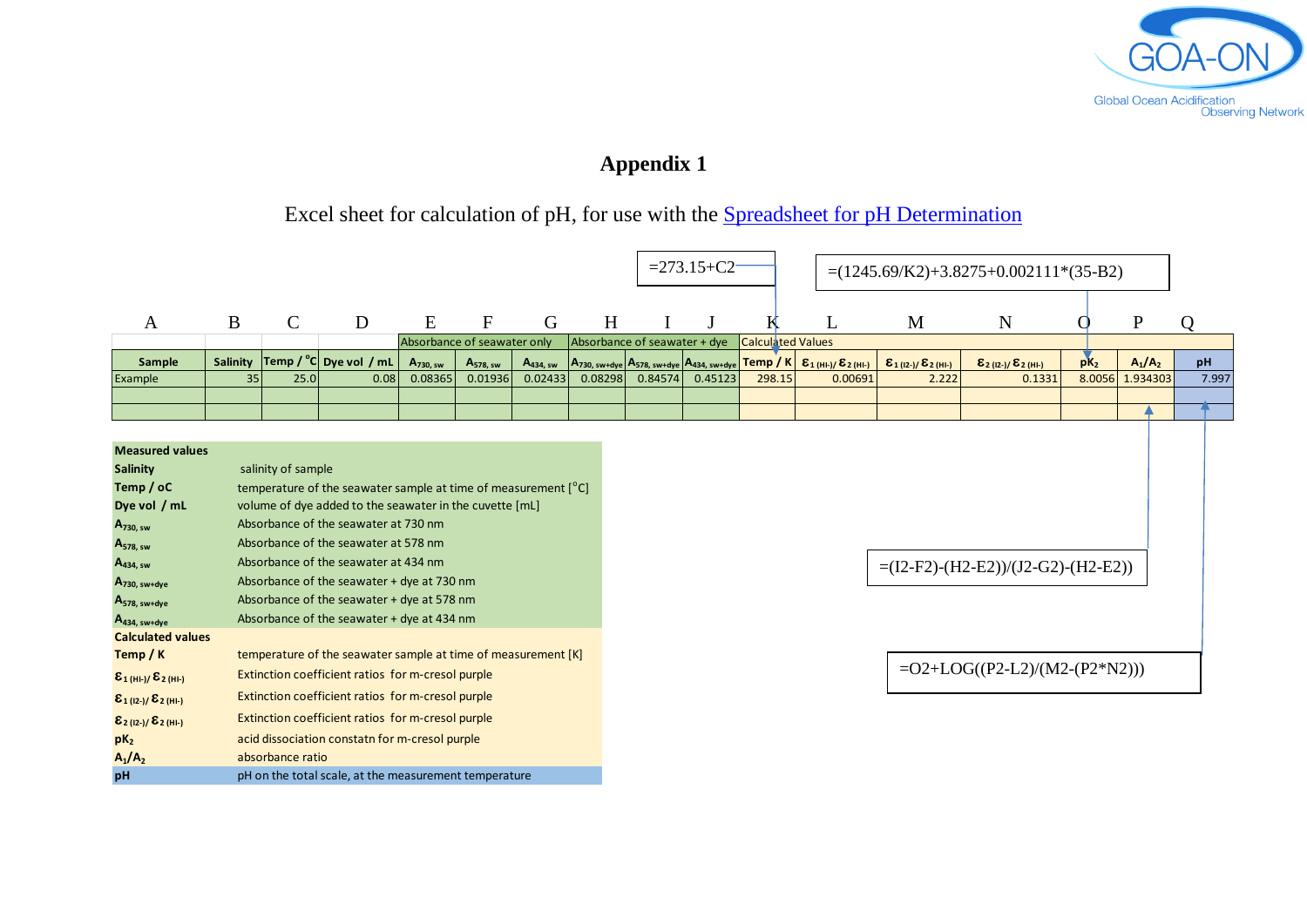# **Appendix 2**

## **Programming the AquaMate™ 7000**

These instructions will help to set up the AquaMate™ 7000 spectrophotometer to measure the absorbance at the three different wavelengths required for the measurement of pH in seawater using m-crsesol purple. For a full description of the operation of the AquaMate™ 7000, refer to the manual, available at

<https://www.thermofisher.com/order/catalog/product/AQ7000>

#### **Select Cuvette Sample Position 2**

Use carousel Position 2, The three-position carousel has one adjustable 13 to 25 mm round vial holder in position B, one 10 mm square vial holder in position 2 and one 20 to 50 mm (long path) rectangular vial holder in position 4.

Use the Sample Positioner command on the menu to select Sample position 2.

| <b>Sample Positioner Settings</b>                                                                                                                       |                                                   |                                                                                                                                                                  |                                                                                               |
|---------------------------------------------------------------------------------------------------------------------------------------------------------|---------------------------------------------------|------------------------------------------------------------------------------------------------------------------------------------------------------------------|-----------------------------------------------------------------------------------------------|
| Water Analysis                                                                                                                                          | 4:20pm 25Mar15<br>BLANK                           | Advanced A-zT-C                                                                                                                                                  | 4:17pm 25Mar15<br>BLANK                                                                       |
| Test Name<br>Measurement Mode<br>Wavelength<br>lipt Adjust<br>Reverse Color<br>Sample Positioner<br>$ID# (0=0FF)$<br>Statistics                         | $0$ f $f$<br><b>Offl</b><br>Manual 3<br>1<br>uttl | Test Name<br>Absorbance Measurement Mol<br>546.0nm Wavelength<br>Ref. Wavelengt <br>Delay Time (mi<br>Sample Positio<br>Number of Samp Press ENTER<br>parameters | 1-Cell Platform<br>Manual 6<br>Auto 3<br>Auto 6<br>Press $\uparrow$ or $\downarrow$ to select |
| Test Types<br>Water Analysis<br>$Advanced A-xT-C$<br>Standard Curve<br>Absorbance Ratio<br>Absorbance Difference<br>Kinetics<br>Scanning<br>3-Point Net | $1:16$ pm $8Ju115$                                |                                                                                                                                                                  | s f or ↓ to select item to change.                                                            |
| Multiwavelength<br>Performance Verification<br>Press $\uparrow$ or $\downarrow$ to select<br>Smart<br>Start                                             | Stored<br>Basic<br>ATC<br>Tests                   |                                                                                                                                                                  |                                                                                               |

### **Set up a Method for measuring the absorbance at three wavelengths**

1. Press the **test** key to access the Test Types menu.

2. Press the  $\triangle$  or  $\nabla$  key to highlight Multiwavelength and press the **enter** key

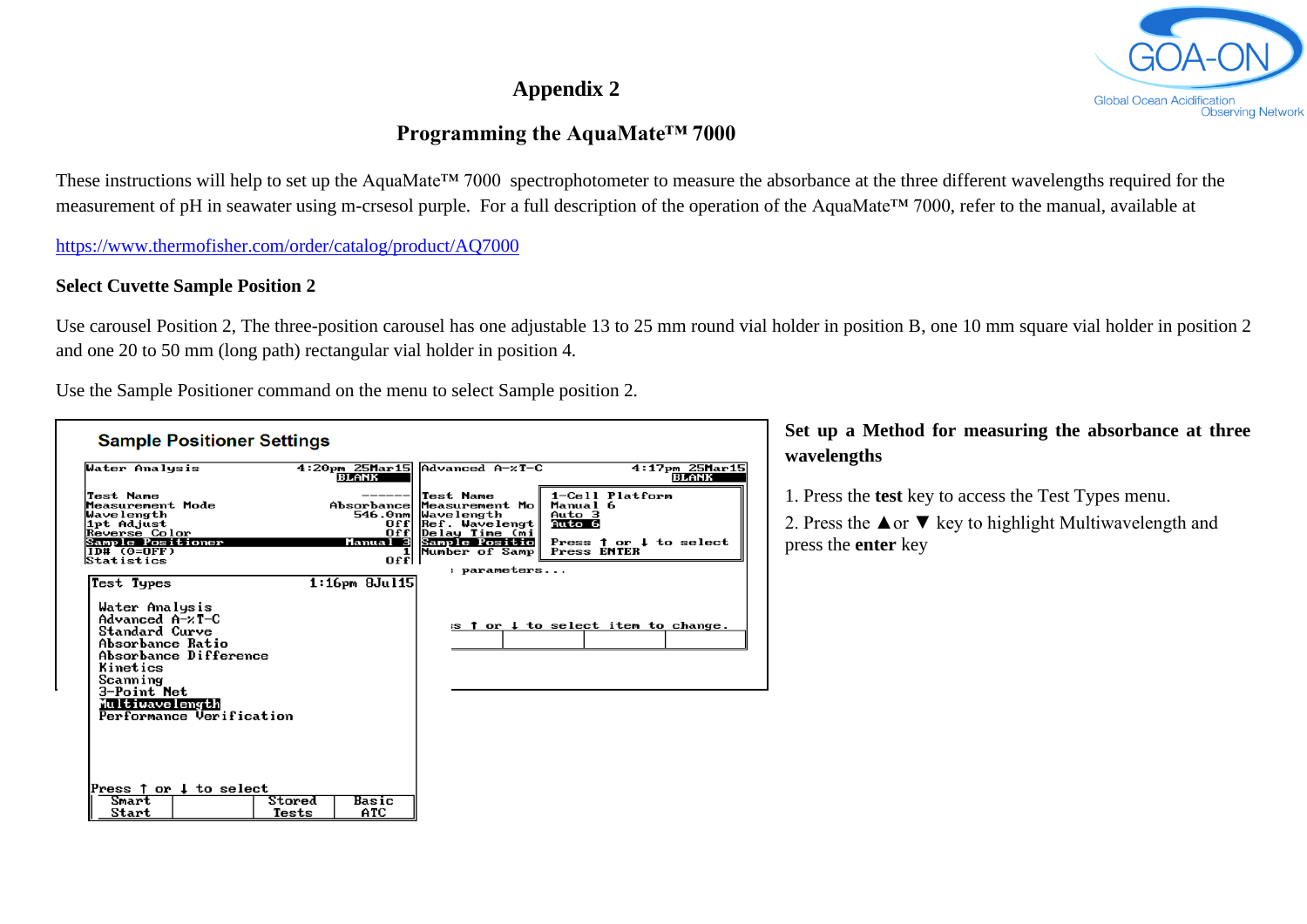

3. Highlight and change the displayed test parameters, including Test Name, Measurement Mode and Sample Positioner.

Test Name – give your method a name, for example sw pH Measurement Mode – Absorbance Sample Positioner – Auto2

#### 4. Press the Set nms function key to add the wavelengths

Press the Add nm function key, use the numeric keypad to enter the wavelength value and press the enter key. For m-cresol purple, use the three wavelengths 434nm, 578 nm and 730 nm

5. Press the **Run Test** function key.

#### **Recalling an Existing Multiwavelength Method**

- 1. Press the **test** key to access the Test Types menu.
- 2. Press the ▲or ▼ key to highlight Multiwavelength and press the **enter** key.
- 3. To recall an existing multiwavelength method, press the **Stored Tests** function key.
- 4. Press the ▲or ▼ key to highlight Load internal test or Load test from USB drive and press the **enter** key.
- 5. Press the ▲or ▼ key to highlight the desired test and press the **enter** key.

#### **Taking Measurements with Multiwavelength Method**

Once the parameters have been set for the multiwavelength test:

- 1. Press the **Run Test** function key.
- 2. Prepare the sample, first the seawater only (blank), secondly the seawater+dye.
- 3. Measure the absorbances:
	- Place the cuvette containing the seawater into position 2 on the vial holder carousel and press the **Measure Blank** function key. Once the blank has been measured, remove it from the carousel.
	- Add the dye then place the cuvette containing the seawater + dye into position 2 on the vial holder carousel and press the **Measure Sample** function key.
	- Repeat for each sample.

5. When all of the samples have been measured, press the **Save Data** function key and follow the onscreen prompts to save the sample measurements to the USB memory stick.

It is a good idea to also record the absorbance values in your notebook.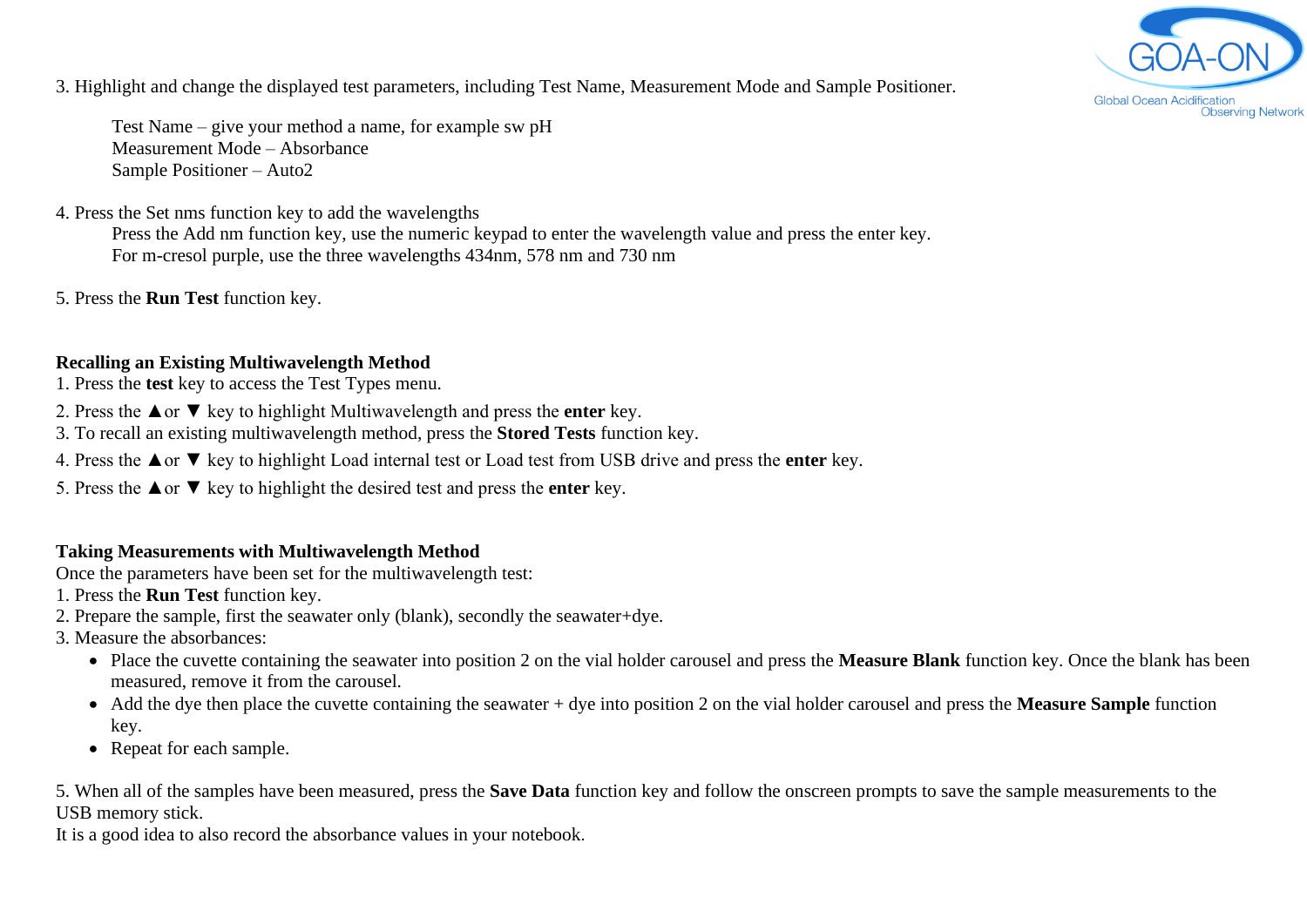

#### **Using the pH SOP Spreadsheet**

Note that the pH SOP Spreadsheet is set up for separate entry of the absorbance of the seawater only, and seawater +dye. The spreadsheet will need to be edited if using this method.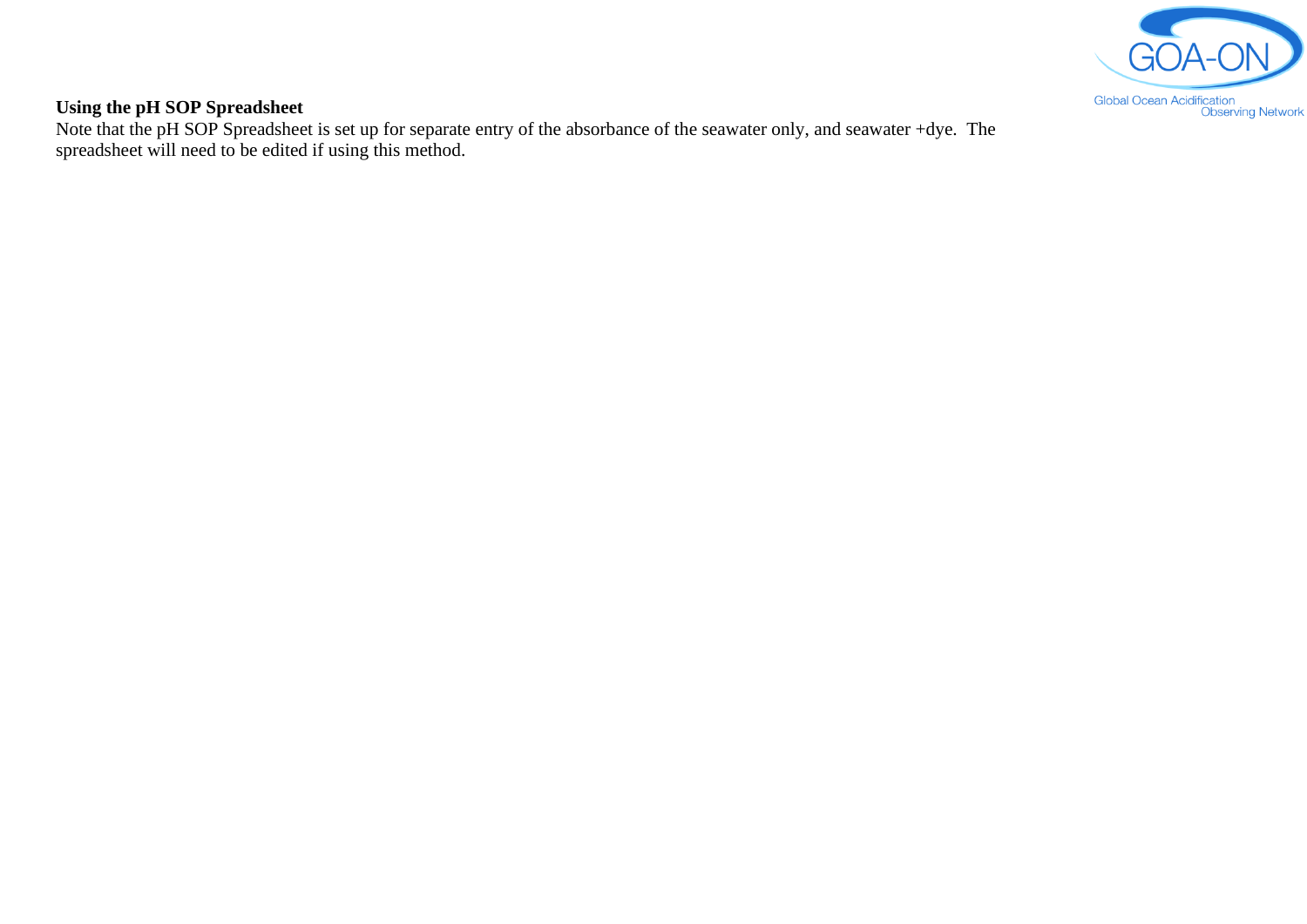

## **Appendix 3 Quick Guide for Determination of seawater pH using m-cresol purple**

#### **1. Materials:**

Gather all of your materials from the GOA-ON kit and read through the entire set of instructions before you begin preparing your solutions and building your setup.

- Your water samples
- Spectrophotometer
- Cuvettes
- Pasteur Pipette
- Micropipette
- Thermometer
- $\bullet$  2 mmol  $L^{-1}$  m-cresol purple dye solution
	- 0.202 g of M-cresol purple sodium salt
	- 10.2 g NaCl
	- 250 mL of deionized (DI) water
	- $\circ$  0.1 mol L<sup>-1</sup> NaOH
	- $\circ$  0.1 mol  $L^{-1}$  HCl
	- One 250 mL volumetric flask
- Kimwipes
- Container for chemical waste water
- Paper and pen or titration Excel sheet
- **2. Preparation and Setup:**
	- **a. Prepare your dye**
- 1. Weigh out 0.202 g of m-cresol purple sodium salt and 10.2 g of NaCl salt
- 2. Add dionised water to the 250 mL volumetric flask until half full.
- 3. Add the salts via a funnel, rinse the funnel and weighing vessels into the flask.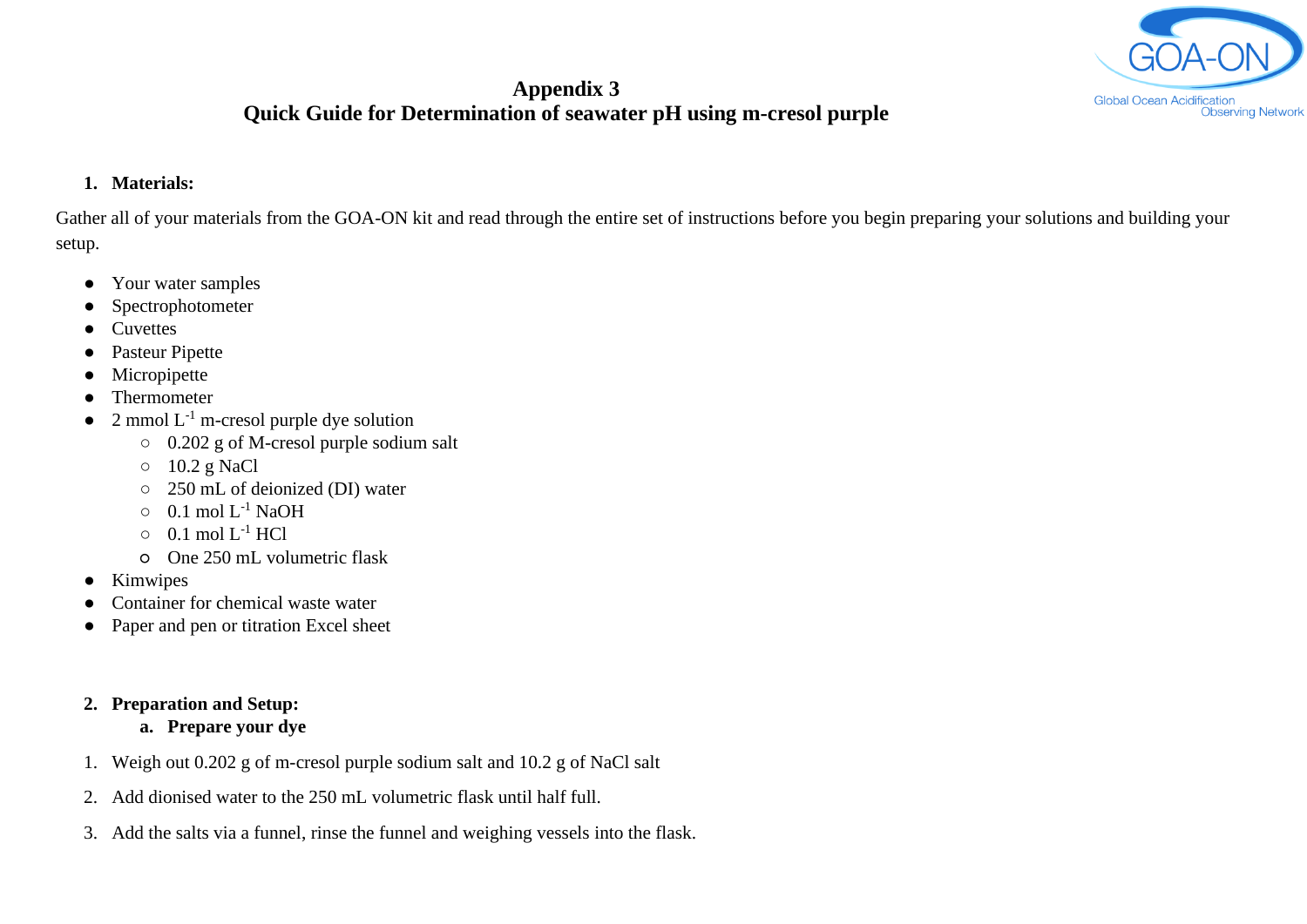

- 4. Dissolve the salts completely.
- 5. Carefully fill the flask to the fill line with DI water to make 250 mL of dye.
- 6. Measure the pH of the dye with an electrode. Adjust until the pH is between 7.8 and 8.0
	- a. If the pH of the dye solution is less than 7.8, add 0.1 mol  $L^{-1}$  NaOH solution dropwise until the pH increases to 7.9 $\pm$ 0.1
	- b. If the pH of the dye solution is greater than 8.0, add 0.1 mol  $L^{-1}$  HCl solution dropwise until the pH increases to 7.9 $\pm$ 0.1
- 7. Transfer to a screw cap glass bottle and seal. This dye solution should last for several months, but check the pH before each use, and adjust if necessary.

#### **b. Bring the samples to the lab temperature**

Leave the samples, the cuvettes and the dye at lab temperature for a few hours.

#### **c. Set up spectrophotometer**

- 1. Turn the power onto the spectrophotometer
- 2. Load the multi -wavelength method if using
- 3. Orientate the turret so that the square cuvette holder is in the light path

#### **3. Perform the Measurement**

#### **Remember that the sample contains mercuric chloride. Wear gloves**

- 1. Fill the cuvette with sample using a Pasteur pipette. Ensure that there are no bubbles in the cuvette, no drops on the outside of the cuvette and no smudges or scratches
- 2. Place in the sample holder in the Spectrophotometer
- 3. Measure the absorbance at 730 nm, 578 nm, and 434 nm and record the values
- 4. Remove the cuvette from the Spec. then add 40 µL of dye solution (for 2.5 mL cuvette, check Table 1 for the dye volume needed for different sized cuvettes. Mix carefully. Wipe off any drops on the outside of the cuvette, avoiding smudges on the optical surface.
- 5. Place in the sample holder in the Spectrophotometer, in the same orientation as in Step 2.
- 6. Measure the absorbance at 730 nm, 578 nm, and 434 nm and record the values
- 7. Measure the temperature of the solution.